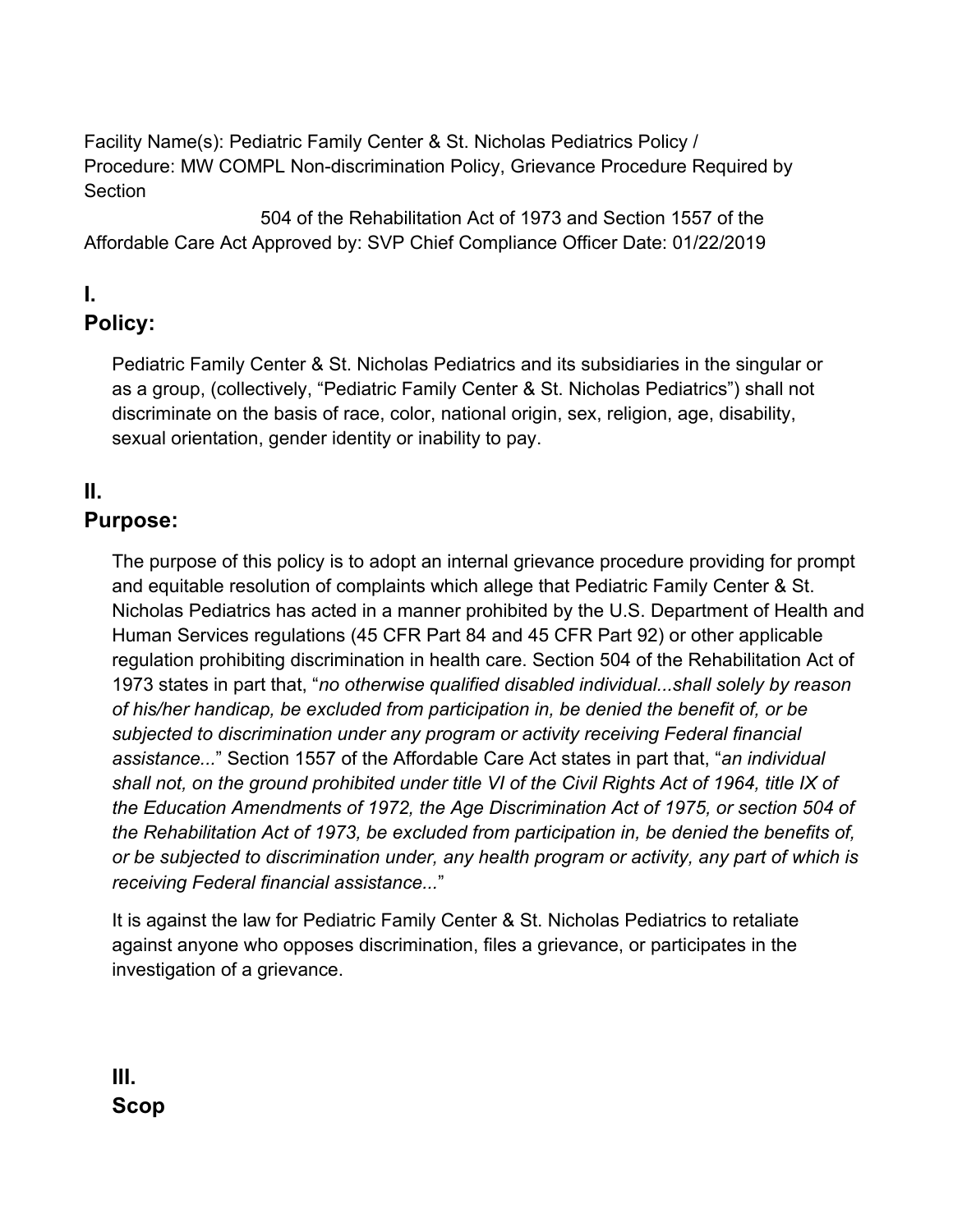**e:** 

Pediatric Family Center & St. Nicholas Pediatrics and its subsidiaries.

### **IV. Definitions**

A. **Administrator:** For each Pediatric Family Center & St. Nicholas Pediatrics, the highest ranking administrative official. B. **Section 504:** The applicable section under the Rehabilitation Act of 1973 to which this policy

pertains. C. **Section 1557:** The applicable section under the Affordable Care Act to which this policy pertains.

Title: MW COMPL Non-discrimination Policy, Grievance Procedure Required by Section 504 of the Rehabilitation Act of 1973 and Section 1557 of the Affordable Care Act

D. **Section 504/1557 Coordinator:** Pediatric Family Center & St. Nicholas Pediatrics has designated the Pediatric Family Center & St. Nicholas Pediatrics Chief **Compliance** 

Officer as the Section 504 Coordinator for Pediatric Family Center & St. Nicholas Pediatrics. For complaints filed, the Section 504/1557 Coordinator designates, as applicable, the Director and/or Manager of Human Resources or the Director and/or Manager of Quality, or another appropriate Pediatric Family Center & St. Nicholas Pediatrics leader as determined by the facility Administrator, at each subsidiary facility to complete the procedures outlined in this policy. Note: the facility Administrator may not designate themselves as the Section 504/1557 Coordinator.

### **V. Procedures for Implementation**

A. Any person, whether a Pediatric Family Center & St. Nicholas Pediatrics coworker or Pediatric Family Center & St. Nicholas Pediatrics patient or other person, who believes

someone has been subjected to discrimination on the basis of race, color, national origin, sex, age, disability and in ability to pay may file a grievance under this procedure. Grievances must be filed with the Section 504/1557 Coordinator (or his/her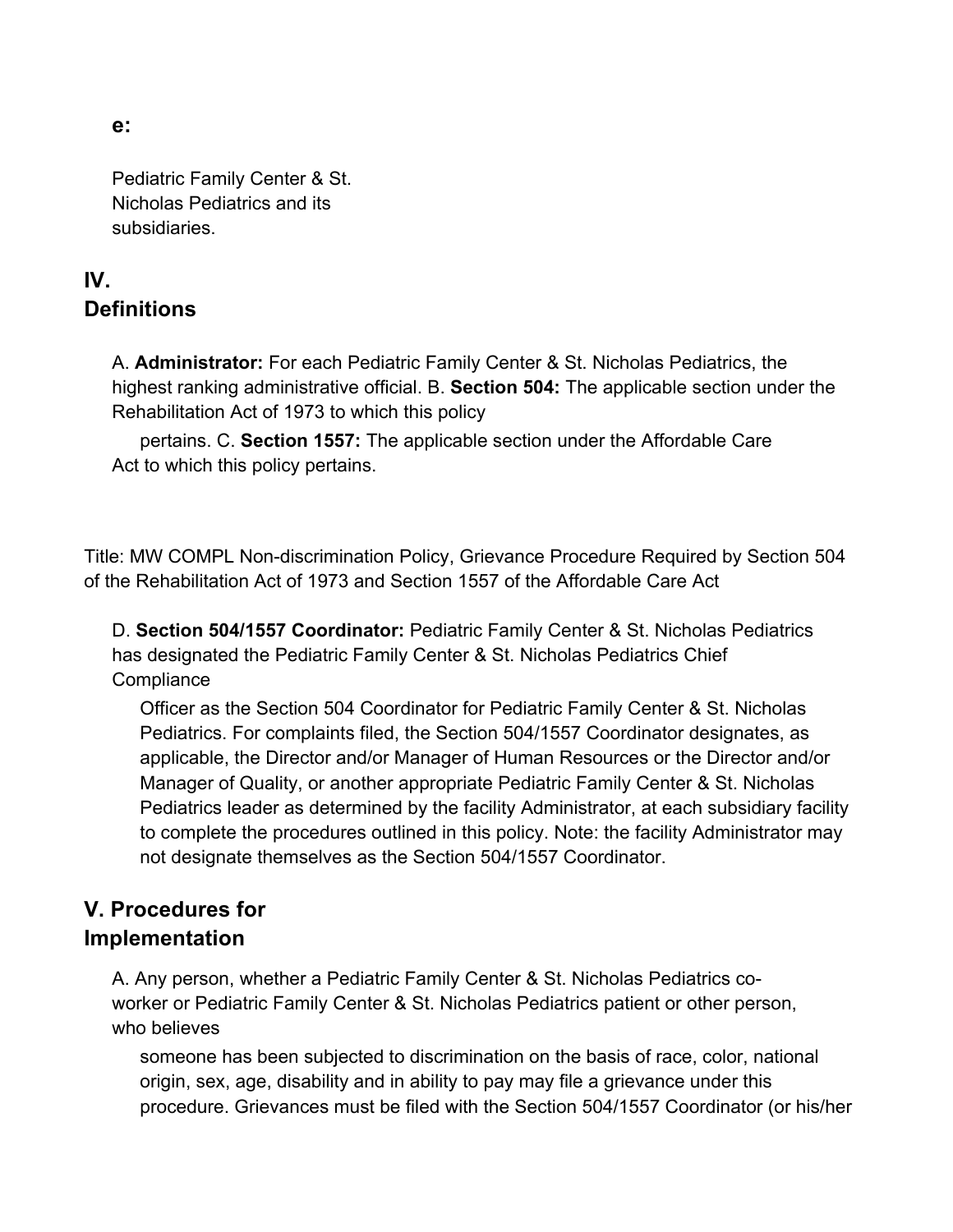designee) within 60 days of the date the person filing the grievance becomes aware of the alleged discriminatory action.

1. Pediatric Family Center & St. Nicholas Pediatrics will make appropriate arrangements to ensure that disabled persons and individuals with limited English proficiency are provided other accommodations if needed to participate in this grievance process. Such arrangements may include, but are not limited to, providing qualified interpreters for the hearing-impaired and individuals with limited English proficiency, providing audio material for the blind or assuring a barrier-free location for the proceedings.

2. The Section 504/1557 Coordinator (or his/her designee) must document the complaint which should contain the name and address of the person filing it. The complaint must also state the problem or action alleged to be discriminatory and the remedy or relief sought.

3. The Section 504/1557 Coordinator (or his/her designee), shall conduct an investigation of the complaint. The investigation may be informal, but it must be thorough, affording all interested persons an opportunity to submit evidence relevant to the complaint. The Human Resources Department will maintain the files and records of all Pediatric Family Center & St. Nicholas Pediatrics employment-related complaints. The department designated by the Administrator at each subsidiary facility to conduct the investigation will maintain the files and records of the subsidiary facility for all other grievances. To the extent possible, and in accordance with applicable law, these departments will take appropriate steps to preserve the confidentiality of files and records relating to complaints and will share them only with those who have a need to know.

4. The Section 504/1557 Coordinator (or his/her designee) will issue a written decision regarding the grievance no later than 30 days after its filing, including a notice to the complainant of their right to pursue further administrative or legal remedies.

Title: MW COMPL Non-discrimination Policy, Grievance Procedure Required by Section 504 of the Rehabilitation Act of 1973 and Section 1557 of the Affordable Care Act

5. The person filing the grievance may appeal the decision by writing to the Administrator of the subsidiary facility within 15 days of receiving the decision.

6. The Administrator of the affected subsidiary facility shall issue a written decision in response to the appeal no later than 30 days after its filing.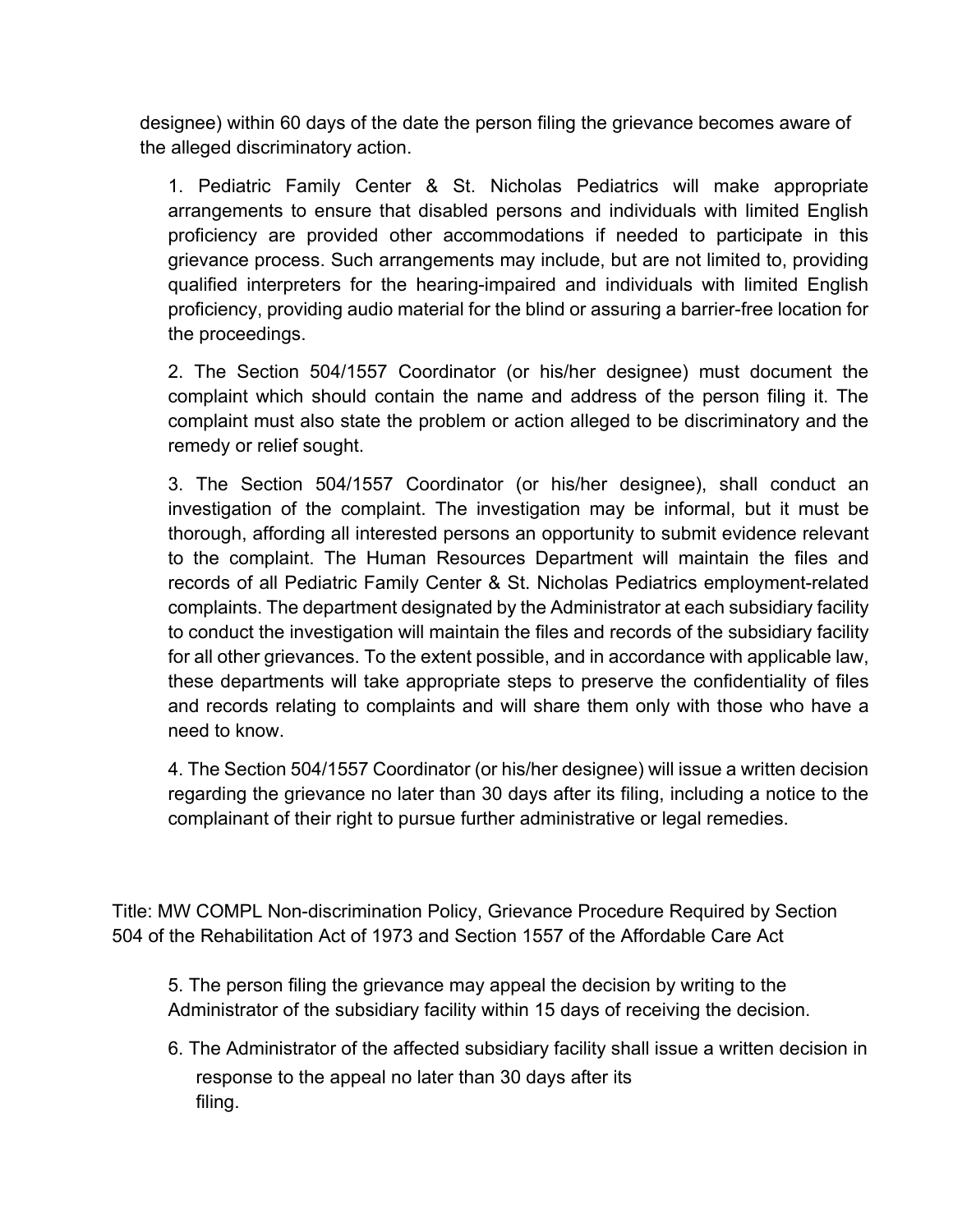7. The availability and use of this grievance procedure does not prevent a person from pursuing other legal or administrative remedies, including filing a complaint of discrimination on the basis of race, color, national origin, sex, age, disability and inability to pay with the U.S. Department of Health and Human Services, Office for Civil Rights. A person can file a complaint of discrimination electronically through the Office for Civil Rights Complaint Portal, which is available at: https://ocrportal.hhs.gov/ocr/portal/lobby.jsf, or by mail or phone at:

U.S. Department of Health and Human Services 200 Independence Avenue, SW Room 509F, HHH Building Washington, D.C. 20201 1-800-368-1019, 800-537-7697 (TDD)

Complaint forms are available at http://www.hhs.gov/ocr/office/file/index.html. Such complaints must be filed within 180 days of the date of the alleged discrimination.

#### **VI. Related Policies and References**

Section 504 of the Rehabilitation Act of 1973: 45 CFR Part 84

Section 1557 of the Affordable Care Act: 45 CFR Part 92

Title: MW COMPL Non-discrimination Policy, Grievance Procedure Required by Section 504 of the Rehabilitation Act of 1973 and Section 1557 of the Affordable Care Act

Title VI of the Civil Rights Act of 1964: 45 CFR Part 80

Age Discrimination Act: 45 CFR Part 91

Title IX of the Education Amendments of 1972: 34 CFR Part 106